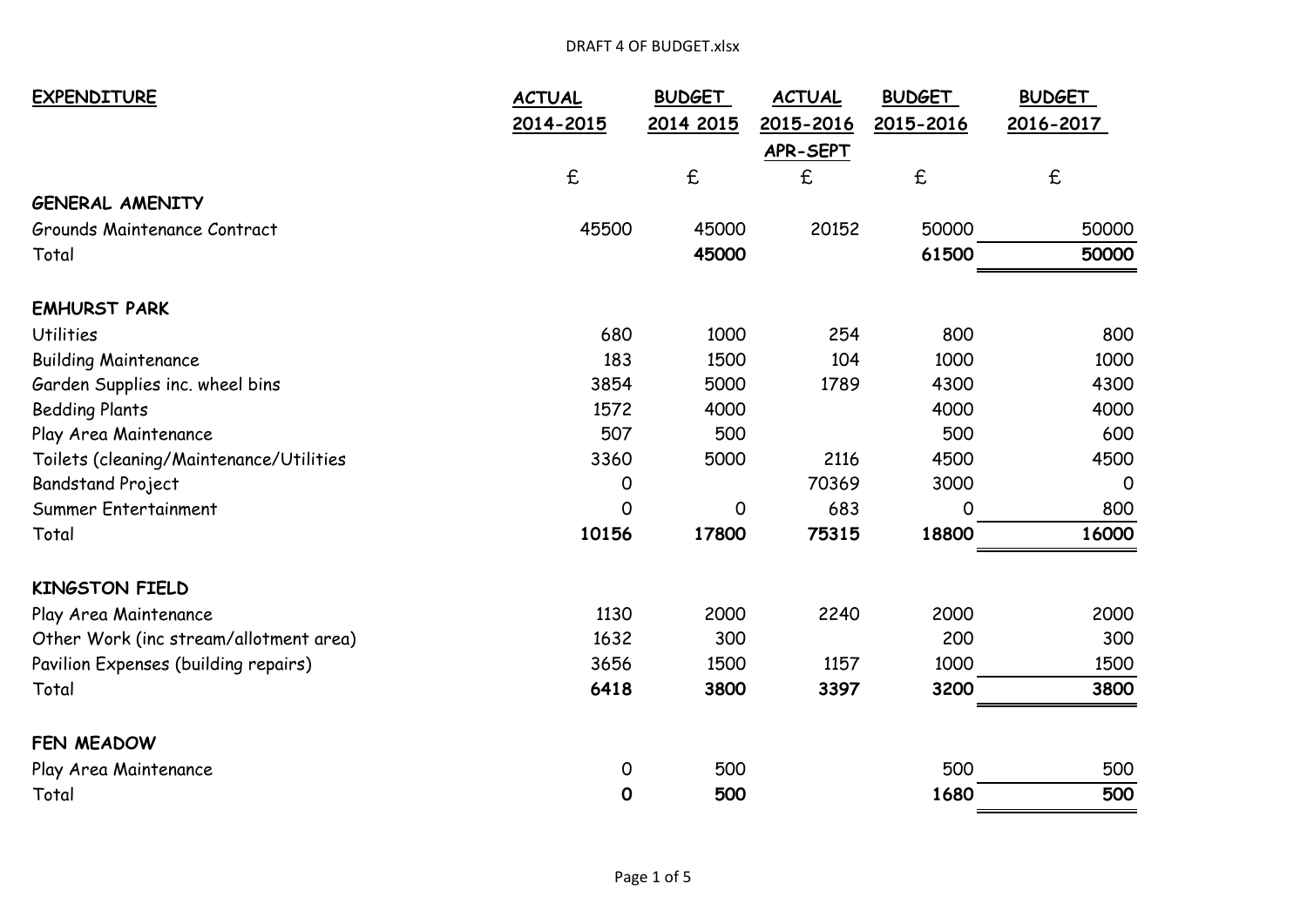| OTHER AMENITY AREAS                                             |                     |                     |                    |       |                     |
|-----------------------------------------------------------------|---------------------|---------------------|--------------------|-------|---------------------|
| War-Memorial-Electricity Charges                                | 427                 | 100                 | 184                | 100   | 300                 |
| Theatre Str. Toilets/Maintenance<br>Allotment Expenses<br>Total | 3226<br>344<br>3997 | 4500<br>100<br>4700 | 2981<br>73<br>3238 | 4500  | 4500<br>100<br>4900 |
|                                                                 |                     |                     |                    | 100   |                     |
|                                                                 |                     |                     |                    | 4700  |                     |
| SHIRE HALL                                                      |                     |                     |                    |       |                     |
| Rates                                                           | 745                 | 4300                | 759                | 800   | 850                 |
| <b>Utilities</b>                                                | 3198                | 4300                | 1179               | 4200  | 4200                |
| Repairs/Maintenance (day to day)                                | 4814                | 3500                | 863                | 3500  | 3500                |
| Telephone, including Internet lines/Mobiles                     | 830                 | 1500                | 458                | 1500  | 2800                |
| Cleaning                                                        | 992                 | 1000                | 824                | 1000  | 1500                |
| Xmas trees - putting up/taking down                             | 558                 | 550                 |                    | 500   | 600                 |
| Total                                                           | 11137               | 15150               | 4083               | 11500 | 13450               |
| <b>ORGANISATION</b>                                             |                     |                     |                    |       |                     |
| Salaries (+ On-costs)                                           | 86793               | 79500               | 43391              | 83331 | 109000              |
| Mayors Expenses                                                 | 1996                | 2000                | 914                | 1500  | 1500                |
| Mayors Receptions/Civic Tea                                     | 2496                | 2000                | 615                | 2000  | 2000                |
| Deputy Mayors Expenses                                          | $\Omega$            | 100                 |                    | 100   | 100                 |
| Hospitality (other at SH)                                       | 338                 | 200                 | 197                | 300   | 300                 |
| <b>Stationery &amp; Printing</b>                                | 673                 | 1000                | 411                | 1000  | 1500                |
| Computer Maintenance Contract                                   | 2944                | 3000                | 1977               | 3000  | 3500                |
| Training (Staff)                                                | 1155                | 300                 | 725                | 800   | 1000                |
| Training (Councillors) + Expenses                               | 0                   | 300                 | 210                | 1000  | 1000                |
| Photocopier Costs                                               | 1080                | 300                 | 728                | 1300  | 1300                |
| Mayors printing, photocopying & postage costs                   | 77                  | 300                 | 10                 | 380   | 350                 |
| Council Newsletter/Distribution                                 | 763                 | 1500                |                    | 1850  | $\overline{0}$      |
| Postage (General)                                               | 316                 | 400                 | 105                | 300   | 330                 |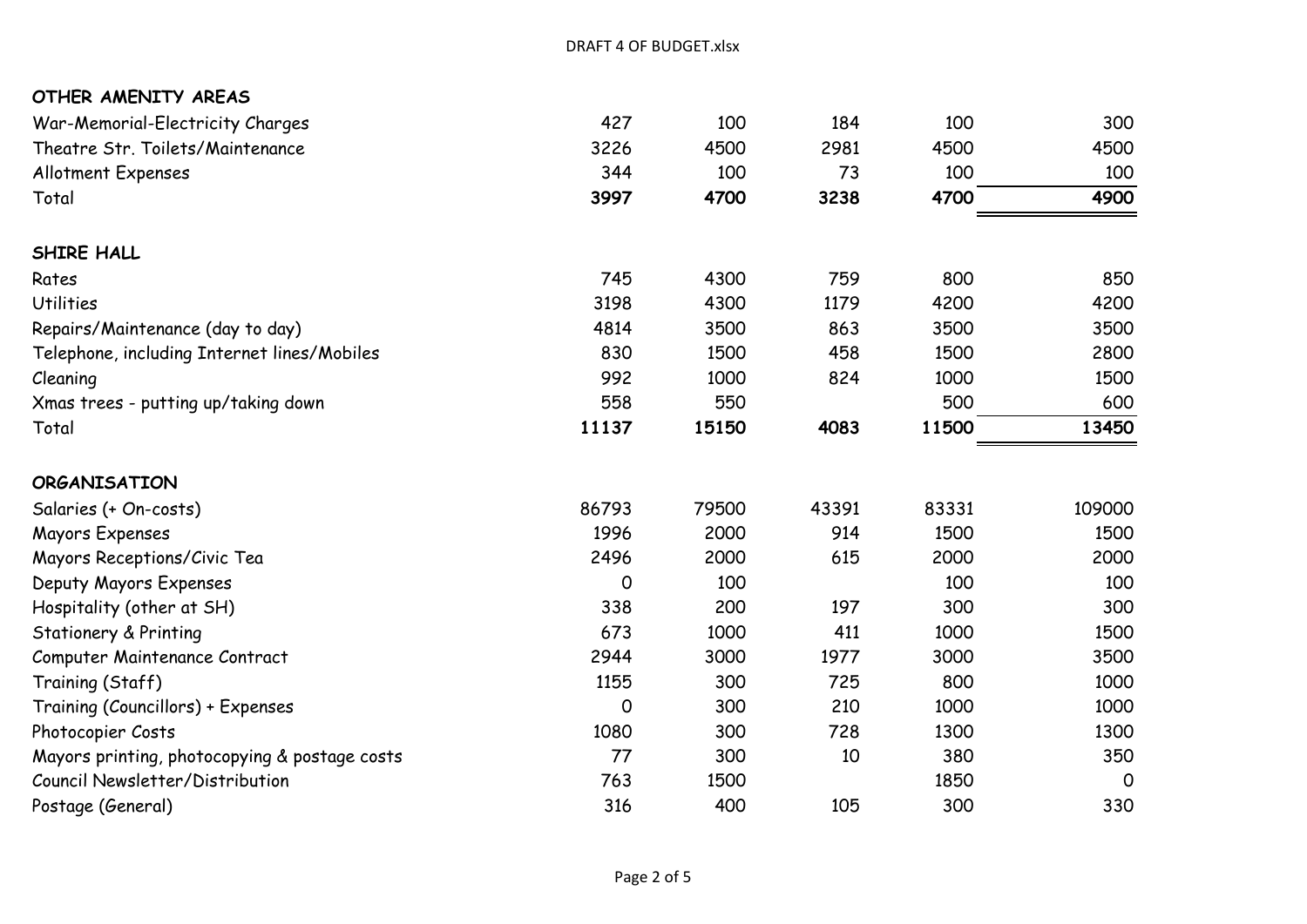| Wedding Expenses (Caretaker/Adverts)          | 672    | 800    | 600   | 1000   | 1000   |
|-----------------------------------------------|--------|--------|-------|--------|--------|
| Legionella Inspections                        | 2690   | 4000   | 780   | 2500   | 2500   |
| Handyman Contract                             | 3787   | 3500   | 2503  | 6000   | 6000   |
| Bi-Annual Wedding Licence/Stat. Notice        | 0      | O      |       | 2000   | 2000   |
| Army Parade Expenses                          |        |        | 712   | 0      | 400    |
| Petty Cash                                    | 1498   | 1500   | 389   | 1000   | 1500   |
| Total                                         | 107278 | 100700 | 54267 | 109281 | 135280 |
| PARTNERSHIP AND COMMUNITY WELLBEING           |        |        |       |        |        |
| Grants Scheme                                 | 11290  | 12000  | 11572 | 12000  | 12000  |
| Regatta Insurance                             | 455    | 500    | 455   | 500    | 500    |
| Tide Mill Grant                               | 6000   | 6000   | 6000  | 6000   | 6000   |
| Play Area Inspections                         | 1343   | 2000   | 1060  | 1600   | 2000   |
| Market Rent (Hire of Car Park & Gate Locking) | 4140   | 3800   | 3886  | 4000   | 4200   |
| Remembrance Day Expenditure                   | 457    | 300    |       | 300    | 500    |
| Foreshore Rent (Tide Mill Quay)               | 200    | 200    | 200   | 200    | 200    |
| Tide Mill Pond Rent                           |        |        | 496   | 0      | 200    |
| PCSO-2 year contract                          | 14905  | 15000  | 14905 | 15000  | 15000  |
| <b>CCTV Maintenance</b>                       |        | 600    |       | 650    | 650    |
| Neighbourhood Planning                        | 2146   |        |       | 10000  | 5000   |
| Total                                         | 40936  | 40400  | 38574 | 50250  | 46250  |
| <b>FEES &amp; CHARGES</b>                     |        |        |       |        |        |
| <b>Bank Charges</b>                           | 409    | 500    | 188   | 500    | 500    |
| <b>Insurance Costs</b>                        | 7565   | 6500   |       | 6500   | 12000  |
| Audit & Accountancy Charges                   | 1554   | 3000   | 1033  | 1500   | 1500   |
| Other Subs (inc. SALC)                        | 2972   | 3000   | 800   | 2500   | 2500   |
| <b>Internal Auditor Charges</b>               | 466    | 400    | 233   | 400    | 1200   |
| Legal Fees                                    | 550    | 5000   | 2846  | 5000   | 5000   |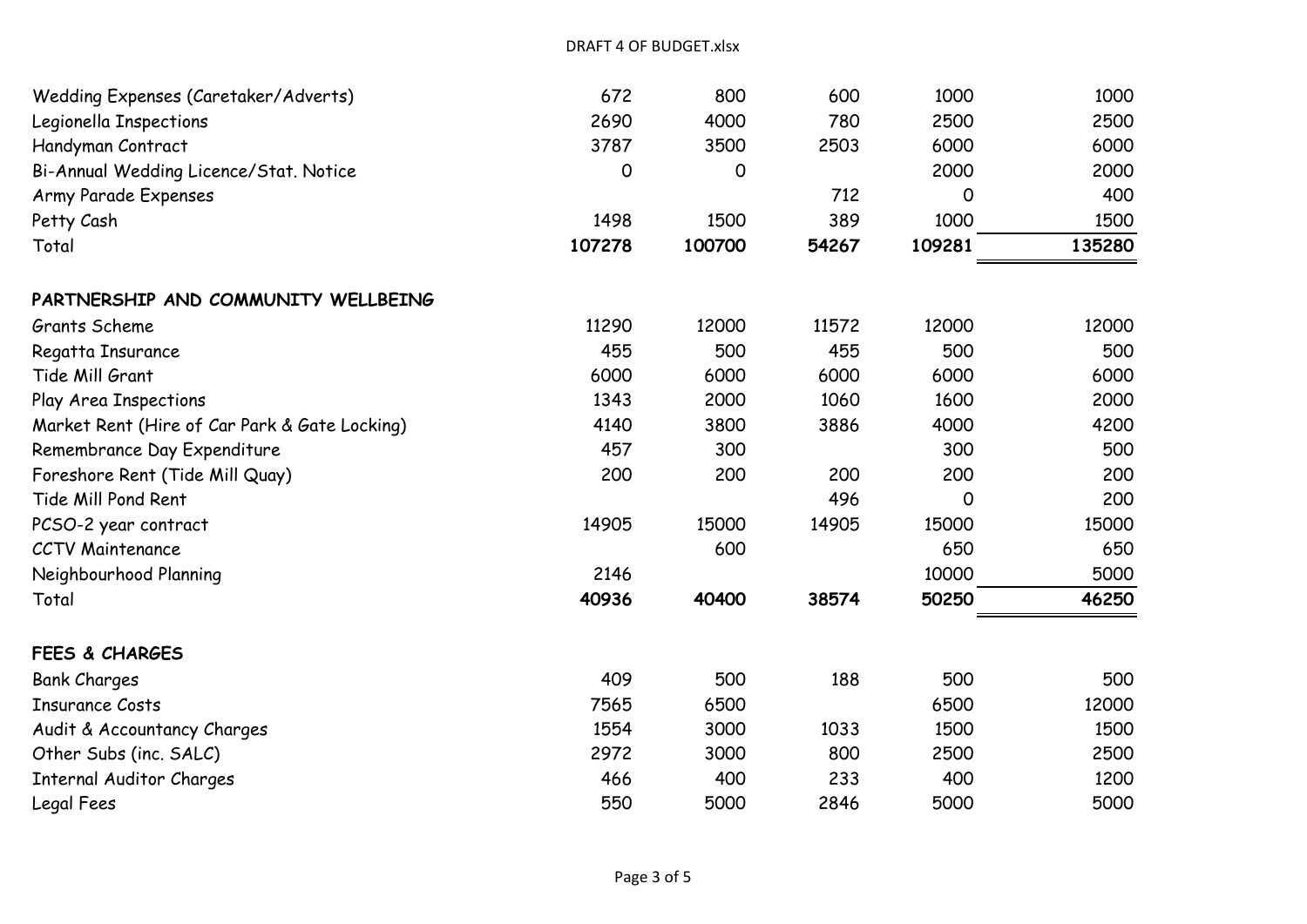| Total                                                 | 13516 | 18400 | 5100  | 16400  | 22700  |
|-------------------------------------------------------|-------|-------|-------|--------|--------|
| <b>Total Expenditure</b>                              |       |       |       | 277311 | 292880 |
| <b>INCOME</b>                                         |       |       |       |        |        |
| Hire of Kingston Field & other Income (inc Bootcamps) | 2160  | 1300  | 75    | 1500   | 1300   |
| Hire of Elmhurst Park                                 | 1450  | 100   | 450   | 600    | 450    |
| Market Rents (from Stallholders)                      | 8807  | 8000  | 4506  | 8000   | 8000   |
| Hire of Shire Hall (Grd. Floor) & Market Square       | 4070  | 4000  | 3766  | 3000   | 2850   |
| <b>Wedding Rental Income</b>                          | 6600  | 8000  | 6650  | 8000   | 6500   |
| Property Rents - Art Club                             | 1237  | 1250  | 662   | 1200   | 1500   |
| Property (& other) Rents (H&S) - Kingston Pavilion    | 7054  | 5000  | 4048  | 6500   | 6800   |
| Property Rent - 1st floor Shire Hall                  |       | 4000  |       | 5000   | 5000   |
| Community Hall Sinkfund                               | 1500  | 1237  | 1500  | 1500   | 1500   |
| <b>Allotment Rents</b>                                | 585   | 450   |       | 500    | 500    |
| <b>Interest from Bank Accounts</b>                    | 4133  | 750   | 19    | 1500   | 1000   |
| Income from Ice Cream Seller                          | 214   | 200   | 214   | 250    | 240    |
| Lease on EP Kitchen Garden (Inc. Water Charges)       |       | 100   |       | 100    | 100    |
| Tennis Court Income                                   | 2050  | 2050  |       | 2175   | 2175   |
| Theatre Street Wayleave (for the Galley Restaurant)   | 205   | 200   | 204   | 200    | 200    |
| Total                                                 | 40065 | 36637 | 22094 | 40025  | 38115  |

DRAFT 4 OF BUDGET.xlsx

| TOTAL Exp.-Inc.        |      |   | 237286 | 254765 |
|------------------------|------|---|--------|--------|
|                        |      |   |        |        |
| EARMARKED RESERVES     |      |   |        |        |
| EP Play Area Equipment | 1000 | 0 | 7000   | 7000   |
| KF Play Area Equipment | 5000 |   | 12000  | 12000  |